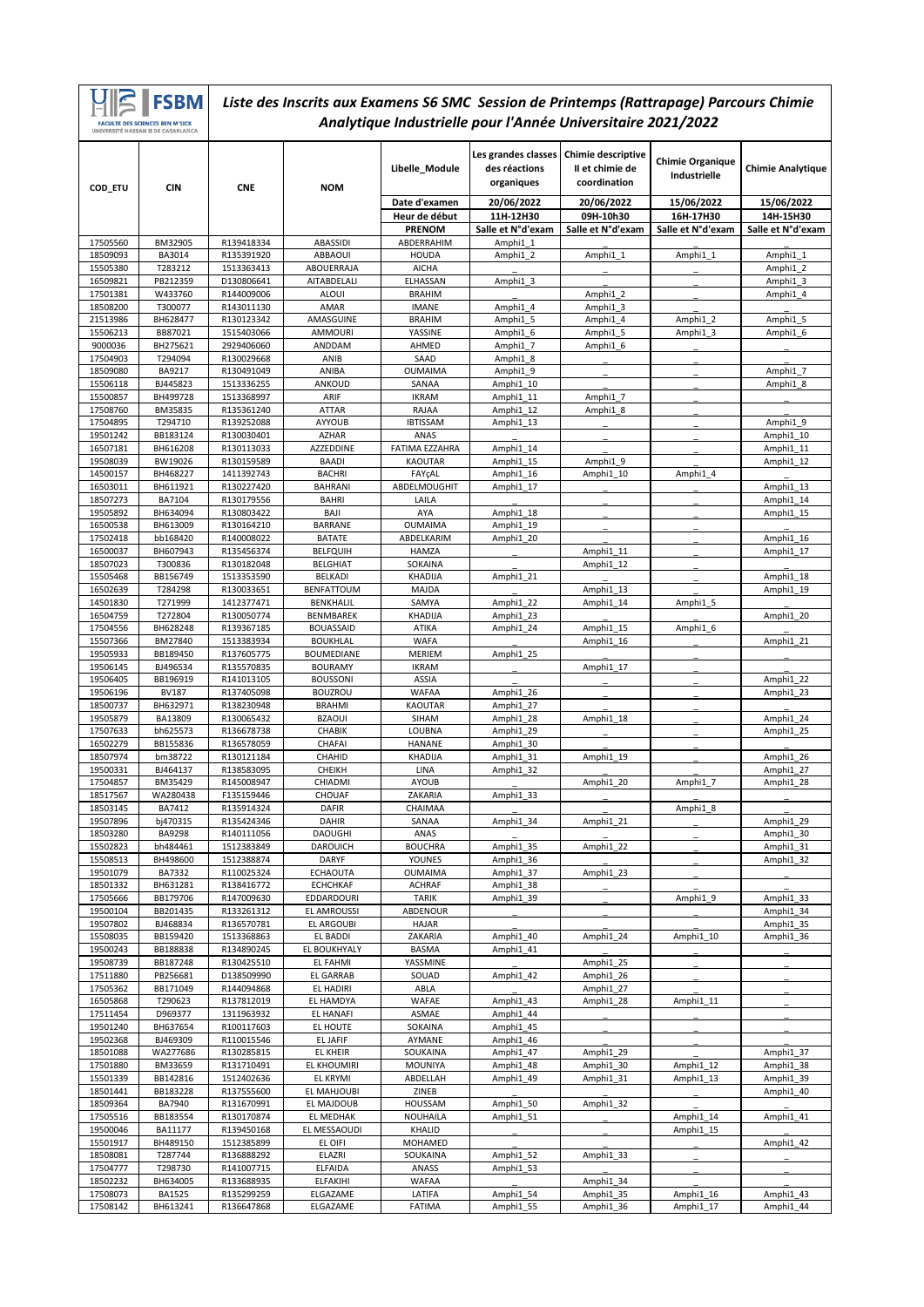| 19513614             | MD20529              | K132093025               | <b>ELGHAROIDI</b>                | MOHAMMED                 | Amphi1 56                |                        |           |                        |
|----------------------|----------------------|--------------------------|----------------------------------|--------------------------|--------------------------|------------------------|-----------|------------------------|
| 17504562             | BH619701             | R138574383               | ELHACHIMI                        | <b>ILHAM</b>             | Amphi1 57                |                        |           |                        |
| 16503541             | BB159339             | R143097444               | <b>ELIASSII</b>                  | KHADIJA                  | Amphi1 58                |                        |           |                        |
| 18500772             | BM39000              | R141082920               | <b>ELKAFI</b>                    | YASSIR                   | Amphi1 59                |                        |           | Amphi1 45              |
| 20514258             | BK691940             | R137860561               | <b>ELMAKOURI</b>                 | ABDELKHALEK              | Amphi1 60                | Amphi1_37              |           | Amphi1 46              |
| 18500942             | BB182248             | R130913228               | ELMOUCHARDAL                     | SOUFIANE                 | Amphi1 61                |                        |           | Amphi1 47              |
| 15504548             | BH492732             | 1513368432               | ELYOUBI BENAMAR                  | LAILA                    |                          |                        | Amphi1 18 | Amphi1_48              |
| 16500763<br>18501956 | BB158947<br>BW7892   | R143002110<br>R137897882 | <b>ENNAJID</b><br>ERRAHALI       | <b>DOUNIA</b><br>OUSSAMA | Amphi1 62<br>Amphi1 63   | Amphi1 38<br>Amphi1 39 |           | Amphi1 49              |
| 16505709             | BB165668             | R133705948               | <b>ERROCHDY</b>                  | <b>MOURAD</b>            |                          | Amphi1 40              | Amphi1 19 | Amphi1 50              |
| 14500828             | BB132501             | 1411414240               | <b>ESSABRI</b>                   | SAIDA                    | Amphi1 64                | Amphi1 41              |           |                        |
| 17505357             | BB171465             | R133793798               | ESSALMI                          | <b>OTMANE</b>            | Amphi1 65                | Amphi1 42              | Amphi1 20 | Amphi1 51              |
| 18505900             | BJ468598             | R143054987               | <b>EZAHIDI</b>                   | SANAE                    | Amphi1 66                |                        |           |                        |
| 15508138             | 1728492              | 1513152060               | EZZINE                           | CHAIMAA                  | Amphi1 67                | Amphi1 43              | Amphi1 21 | Amphi1 52              |
| 18502239             | BH626646             | R135673136               | FAIK                             | FADWA                    |                          | Amphi1 44              |           |                        |
| 16502992             | W414029              | R144094512               | FATH                             | ANASS                    |                          | Amphi1 45              |           |                        |
| 16500649             | BM34182              | R137759119               | <b>FATIH</b>                     | LOUBNA                   | Amphi1 68                |                        |           |                        |
| 14506608             | BB177575             | 1412359115               | <b>FILALI</b>                    | HOUSSAM                  |                          |                        |           | Amphi1 53              |
| 17504657             | bb171688             | R133354847               | GHANIM                           | <b>FATIMA ZAHRA</b>      | Amphi1 69                |                        |           | Amphi1 54              |
| 16501884             | bj448339             | R135506647               | <b>GLIOUINE</b>                  | <b>IHSSANE</b>           | Amphi1 70                | Amphi1 46              | Amphi1 22 | Amphi1 55              |
| 15500215             | BB140295             | 1512367576               | <b>HABIBOU</b>                   | <b>DOUNIA</b>            | Amphi1 71                |                        |           |                        |
| 13000194             | BH387556             | 1329385552               | <b>HADDAD</b>                    | <b>HAJAR</b>             | Amphi1 72                | Amphi1 47              |           | Amphi1_56              |
| 16500889             | BB172994             | R133362179               | <b>HAFDY</b>                     | HIND                     |                          | Amphi1 48              |           |                        |
| 17505596             | T293940              | R136829179               | <b>HAMDOUN</b>                   | <b>IMANE</b>             | Amphi1 73                | Amphi1 49              | Amphi1 23 | Amphi1 57              |
| 17503576             | BB169141             | R139411567               | <b>HASBAT</b>                    | <b>MERYEM</b>            |                          |                        |           | Amphi1 58              |
| 14508272             | BJ438160             | 1412335256               | <b>HOUMAID</b>                   | <b>KAWTAR</b>            | Amphi1 74                | Amphi1 50              | Amphi1 24 | Amphi1_59              |
| 16503539             | BH608729             | R133695193               | <b>HRAIDA</b>                    | SAIDA                    | Amphi1 75                |                        |           | Amphi1 60              |
| 15507324             | BH485230             | 1512386597               | IBNELHACHIMY                     | SARA                     |                          | Amphi1 51              |           |                        |
| 14501498             | BM23078              | 1411340281               | <b>ICHOU</b>                     | FATIMA EZZAHRA           | Amphi1 76                |                        |           |                        |
| 18507683             | BB183935             | R130114650               | ID-ALI                           | <b>OUMAIMA</b>           | Amphi1 77                | Amphi1 52<br>Amphi1 53 |           | Amphi1 61              |
| 18502906             | BB192076<br>EB195622 | R140009458<br>G138397832 | <b>IDMSSAOUD</b><br><b>IFLOU</b> | ZAHRA<br>HANANE          |                          |                        |           |                        |
| 18514586             | BH492264             |                          |                                  | ASMAA                    | Amphi1 78                |                        |           |                        |
| 15508023<br>17504899 | BH617559             | 1513372178<br>R130047986 | <b>IGMIRE</b><br><b>IHSANE</b>   | KHADIJA                  | Amphi1 79<br>Amphi1 80   | Amphi1 54<br>Amphi1 55 |           | Amphi1 62<br>Amphi1 63 |
| 18500396             | BM40104              | R130172102               | <b>IKHABBARN</b>                 | <b>IBRAHIM</b>           | Amphi1 81                | Amphi1 56              |           | Amphi1 64              |
| 16505100             | BK651481             | R133884476               | <b>IMOULLA</b>                   | ABDELHAK                 | Amphi1 82                | Amphi1 57              | Amphi1 25 |                        |
| 15507897             | WA253544             | 1513383264               | JAMYL                            | ABDELKABIR               |                          | Amphi1 58              |           | Amphi1 65              |
| 18509703             | BA9459               | R139373708               | <b>JANINI</b>                    | AMINE                    |                          | Amphi1 59              |           | Amphi1 66              |
| 18500477             | BB187190             | R130024290               | <b>JAOUI</b>                     | <b>IMANE</b>             | Amphi1 83                |                        |           |                        |
| 18502721             | BH632810             | R130172813               | <b>JIOUKY</b>                    | HAMZA                    |                          |                        |           | Amphi1 67              |
| 19506751             | BJ474650             | R130080214               | <b>JOUIRA</b>                    | ABDESSAMAD               | Amphi1 84                | Amphi1 60              |           | Amphi1 68              |
| 17503537             | BH625802             | R133219163               | KADIM                            | <b>HAMZA</b>             | Amphi1 85                | Amphi1 61              |           | Amphi1 69              |
| 16503885             | BB128261             | R135821206               | <b>KARA</b>                      | YASSINE                  | Amphi1 86                | Amphi1 62              | Amphi1 26 |                        |
| 15506325             | BH493146             | 1512371937               | <b>KARYM</b>                     | ZAKARIA                  | Amphi1 87                | Amphi1 63              |           |                        |
| 17505620             | BJ452592             | R135885534               | KDID                             | KAOUTAR                  | Amphi1 88                | Amphi1 64              |           | Amphi1 70              |
| 18501136             | BJ469515             | R149082869               | KHABRANE                         | <b>HOUDA</b>             | Amphi1 89                |                        |           |                        |
| 17511433             | BA4380               | R131694756               | KHAFFAOUI                        | <b>IBTISSAM</b>          |                          | Amphi1_65              |           |                        |
| 19500182             | T306440              | R134571352               | KHAIRAT                          | <b>OUMAIMA</b>           | Amphi1 90                |                        |           | Amphi1 71              |
| 16503703             | T284249              | R134231329               | KHALLOUKI                        | KARIMA                   | Amphi1 91                | Amphi1 66              |           | Amphi1 72              |
| 18502086             | T298207              | R130793434               | <b>KHANOUSSI</b>                 | MERYEM                   |                          | Amphi1 67              |           |                        |
| 19508930             | BB205573             | R120056732               | KHATAB                           | <b>MERIEM</b>            |                          | Amphi1 68              |           |                        |
| 17508531             | T290482              | R130397435               | <b>KRIDA</b>                     | MOHAMMED                 | Amphi1 92                | Amphi1 69              |           |                        |
| 16500729             | BM34077              | R138770121               | LAASFI                           | LOUBNA                   |                          | Amphi1 70              |           |                        |
| 16500136             | BH609050             | R130251675               | LABIHI                           | FATIMA                   |                          | Amphi1_71              | Amphi1 27 | Amphi1 73              |
| 16508300             | BH608397             | R137683944               | LABIQ                            | <b>OUMAIMA</b>           | Amphi1 93                | Amphi1_72              |           | Amphi1_74              |
| 17501753<br>16502186 | BH480858<br>BB155175 | R142186259<br>R144071948 | LAGHFIRI<br>LAHMER               | SABRINE<br>CHAIMAA       | Amphi1 94<br>Amphi1 95   |                        | Amphi1 28 | Amphi1 75<br>Amphi1 76 |
| 14506013             | BB144963             | 1412433336               | LAKSIRI                          | RADIA                    | Amphi1 96                |                        |           | Amphi1 77              |
| 18507815             | BH631399             | R136553837               | LBAZ                             | GHIZLANE                 | Amphi1 97                |                        |           |                        |
| 18509071             | BA10310              | R133646613               | <b>MAATIR</b>                    | AMINE                    | Amphi1 98                |                        |           |                        |
| 19502262             | BJ466077             | R130027911               | MADKOUR                          | <b>IKRAM</b>             | Amphi1 99                | Amphi1 73              |           |                        |
| 18502723             | BB191556             | R135575696               | <b>MAFTOUH</b>                   | AYA                      | Amphi1 100               | Amphi1 74              |           |                        |
| 18512033             | BB193215             | R144008986               | MAGDOUL                          | YOUNES                   |                          |                        |           | Amphi1 78              |
| 18500861             | BH630219             | R133898282               | MAMOUN                           | LOUBNA                   | Amphi1 101               | Amphi1_75              | Amphi1_29 | Amphi1 79              |
| 16505950             | BH617710             | R130362182               | MANSSOURI                        | KARIMA                   | Amphi1 102               |                        |           |                        |
| 19500888             | BB193521             | R142024995               | MAROUANE                         | OUSSAMA                  |                          |                        |           | Amphi1 80              |
| 15502069             | BH593266             | 1513360321               | MAZOZI                           | ZAKARIA                  | Amphi1 103               |                        |           |                        |
| 17507714             | ba120                | R132594371               | MECHROUM                         | HIND                     | Amphi1 104               |                        |           |                        |
| 15501748             | BM24914              | 1513384026               | MELLATI                          | <b>OUMAIMA</b>           | Amphi1_105               |                        |           | Amphi1 81              |
| 14508018             | T262703              | 1310366220               | <b>MIMOUNE</b>                   | YOUNESS                  |                          | Amphi1_76              | Amphi1 30 |                        |
| 18509108             | T306095              | R136396737               | <b>MISSAOUI</b>                  | <b>MOUSSA</b>            |                          | Amphi1 77              |           |                        |
| 19505585             | BB203467             | R133878819               | <b>MORAD</b>                     | OUALID                   | Amphi1 106               |                        |           |                        |
| 18508337             | T293337              | R137480550               | MOUAZIR                          | YOUSSEF                  | Amphi1 107               |                        |           |                        |
| 15508358             | BB158877             | 1513349738               | MOUKARRAM                        | NOUREDDIN                |                          |                        |           | Amphi1 82              |
| 17501795             | T295070              | R134559018               | MOULATI                          | KHADIJA                  | Amphi1 108               | Amphi1 78              |           | Amphi1 83              |
| 19506233             | BB199170             | R137760612               | <b>MOUMAN</b>                    | <b>ILHAM</b>             | Amphi1 109               | Amphi1 79              | Amphi1_31 |                        |
| 17505644             | <b>BA1105</b>        | R130162476               | <b>MOUNIR</b>                    | HANANE                   | Amphi1 110               | Amphi1 80              |           |                        |
| 18503033             | BM41073              | R130165466               | <b>MOURAD</b>                    | ASMAA                    | Amphi1 111               | Amphi1 81              |           |                        |
| 19500395             | BH638375             | R130010625               | MOUSSAFI                         | ASMAA                    |                          |                        |           | Amphi1 84              |
| 18510540<br>18507728 | BL156038<br>BB191597 | R138283449<br>R137854019 | MOUSSAOUI<br><b>MOUTAABID</b>    | ANWAR<br>KHADIJA         | Amphi1 112<br>Amphi1 113 |                        |           |                        |
| 17503898             | BH617900             | R139673929               | MOUTAOUAKKIL                     | YASSINE                  | Amphi1_114               | Amphi1 82              |           |                        |
| 18505740             | BM33341              | R131710489               | <b>NACHIT</b>                    | <b>HAJAR</b>             | Amphi1 115               |                        |           |                        |
| 17505428             | bb180437             | R137874408               | <b>NADIR</b>                     | <b>HAJAR</b>             | Amphi1 116               |                        |           | Amphi1 85              |
| 15502009             | BB161083             | 1513352631               | <b>NAJAR</b>                     | YASSINE                  | Amphi1_117               |                        |           |                        |
| 17504868             | BH618388             | R146040803               | <b>NAMIR</b>                     | ZINEB                    | Amphi1_118               |                        |           | Amphi1 86              |
| 18500991             | BM36085              | R130379995               | <b>NASSIB</b>                    | WISSAL                   | Amphi1 119               | Amphi1_83              | Amphi1 32 | Amphi1 87              |
|                      |                      |                          | NID MANSSOUR                     | SAMIRA                   |                          |                        | Amphi1 33 | Amphi1 88              |
| 18501577             | BM38385              | R130121372               |                                  |                          |                          |                        |           |                        |